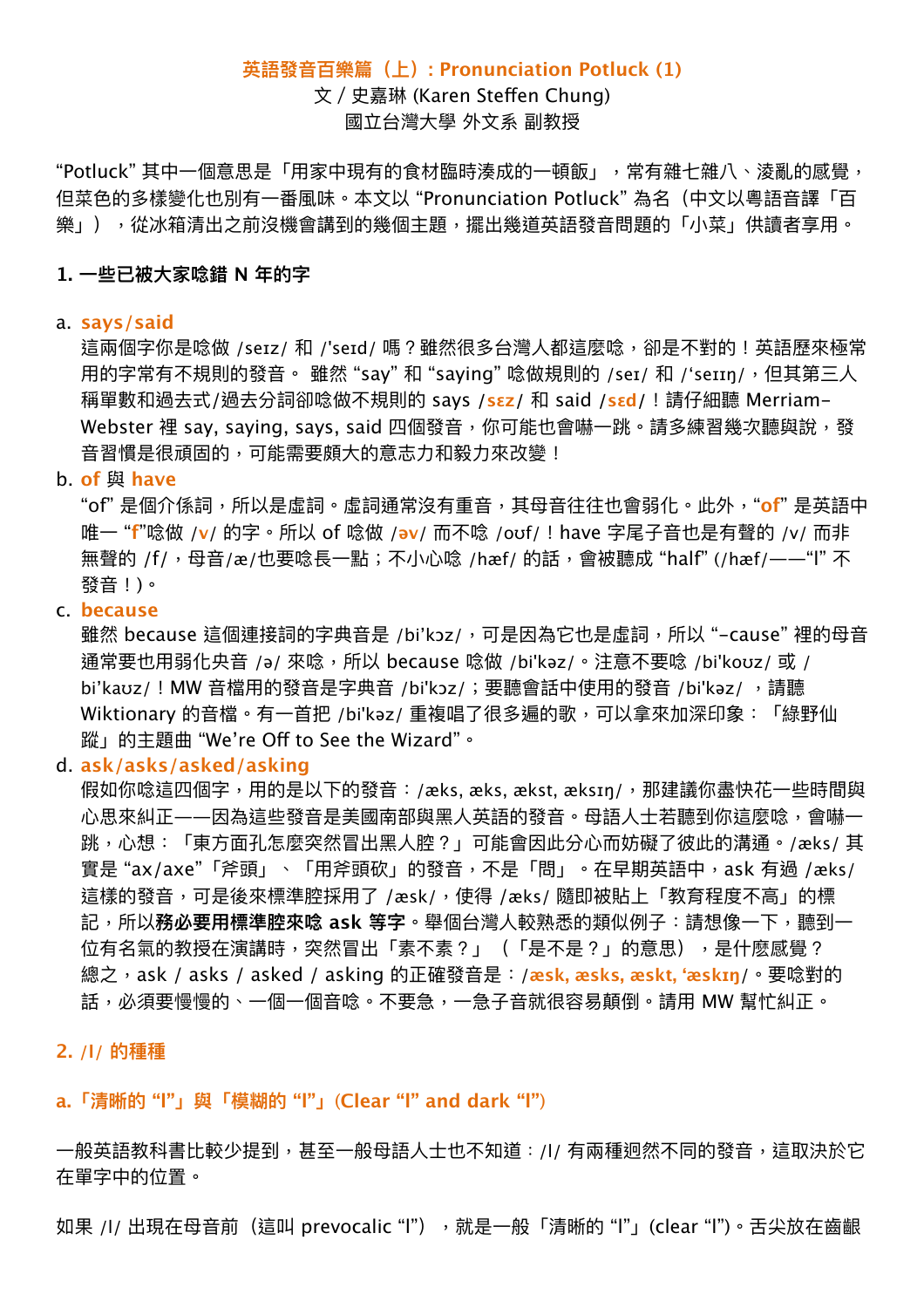上,氣流由舌頭兩邊出來(分類上是「邊音」"lateral")。唸法跟華語的「ㄌ」一樣,所以對台灣 學習者來說並不困難。

但如果 /l/ 出現在母音後(即postvocalic "l"),就要唸作「模糊的 "l"」(dark "l") 了。舌尖可以 根本不要碰齒齦,最重要的是,舌後(舌根)要翹起來靠近軟齶。這是個舌後化 (velarized) 的發 ⾳。Dark "l" 其實比較像個後⾼⺟⾳⽽不像⼦⾳,跟較誇張的北京腔裡「肚⼦餓」的「**餓ㄜˋ**」的發 音很像。請聽 MW 如何唸:

ill, pill, Bill, still, all, call, tall, fall, pull, pool, school, while, children, people, animal, milk, <mark>i</mark> help, girl, world 

## **b.「成⾳節」的 "l" (Syllabic** /l/)

所謂的**「成音節」"l"** (syllabic /l/) 在國際音標裡標為 /l/ (KK 則是在 /l/ 的下面加 . )。這表示/l/ 自成一個獨立的、**沒有母音**的音節。

真正「成音節」的 "l" 在英式英語中常有,但在美式英語裡通常有個很短的央音 (schwa /ə/ )。所 以英式英語中 trouble /'trʌbl/, single /'sɪŋɡl/, simple /'sɪmpl/ 這樣的字,會唸作 /'trʌbəl/, /'sɪ ngəl/, /'sɪmpəl/。請仔細聽 MW 的發音。

## **c. 不發⾳的 "l" (Silent "l")**

許多字的拼法裡有 "l",但實際上卻不發音。它們大部分是有歷史原因的,原來有唸 /l/,只是後 来 /l/ 被省略不唸了。例如: half, halves, talk, walk, chalk, stalk, folk, yolk, salmon, calm, palm, almond, would, could, should, Holmes。

### **3. 美式英語 "tap" 閃⾳ /ɾ/**

一般英語學習者應該會發現:美式英語裡的 /t/ 有時會唸得很像 /d/。但這個音變規則是什麼呢? 我們先講這個音的實際發音,再介紹這個特別唸法在什麽情況下會出現。

這個 /t/ 變出來的⾳叫做「**閃⾳」"tap"**(有些書稱其為 "flap",但 "tap" 比較精確。因為嚴格來說 "flap" 是另⼀種⾳)。閃⾳在國際⾳標裡有專⽤的、像⼩拐杖的符號 **/ɾ/**。乍聽之下,尤其是講話 比較快時,/ɾ/ 就很像一般 /d/ 的發音。不過講得慢些你就會發現 /ɾ/ 跟 /d/ 有兩個大差別:

- 1. 因為 /r/ 原是個無聲的 /t/, 所以 /r/ 之前的母音會比較短;/d/ 之前的母音會唸得比較長。關 於有聲/無聲子音前之母音長短規則,可以複習之前文章:Stop at stops! 遇到塞音請停!
- 2. /ɾ/ 在任何情況之下都不得延長,唸成長音。反之,/d/ 唸得較重時是可以延長為 /dː/ 的。比方 說, 要判斷對方說的到底是 "ladder" 還是 "latter", 可以觀察其中的 /d/ 是否可以拉長唸成 / læːdddɚ/。因為 "latter"/læɾɚ/ 裡的 /ɾ/ 只能唸得很短促。其實,這種「不得延長」的規則沒有 你想的那麼奇怪。閩南語中也有不可以延長的閃音,只是閩南語的閃音是個有 /l/ 味道的邊音, 如:「賊仔」中間的連音(國際音標符號是 /J/)。如果你把「賊仔」/tsʰaJɑ/ 中的子音連音拉 長,聽起來會很怪吧?英語的 /ɾ/ 也是這樣。

/t/ 唸閃⾳ /ɾ/ 的規則如下:**/t/ 出現在兩個⺟⾳之間,且右邊的⾳節無重⾳**。(就這個規則來 說,/r/ 算做母音。)因此,water 不唸 /'wɑtə/ 而要唸 /'wɑɾə/(聽起來像/'wɑdə/);better不 唸 /'bεta<sub>r</sub>/ 而唸 /'bεra<sub>r</sub>/ (聽起來像/'bεda<sub>r</sub>/),以此類推。而 protect /pra'tεkt/ 和 intelligent / In'tεlɪdʒənt/ 裡的 /t/ 不唸 /r/, 是因為 /t/ 右邊的音節 /'tεkt/ 和 /'tεl/ 是有重音的。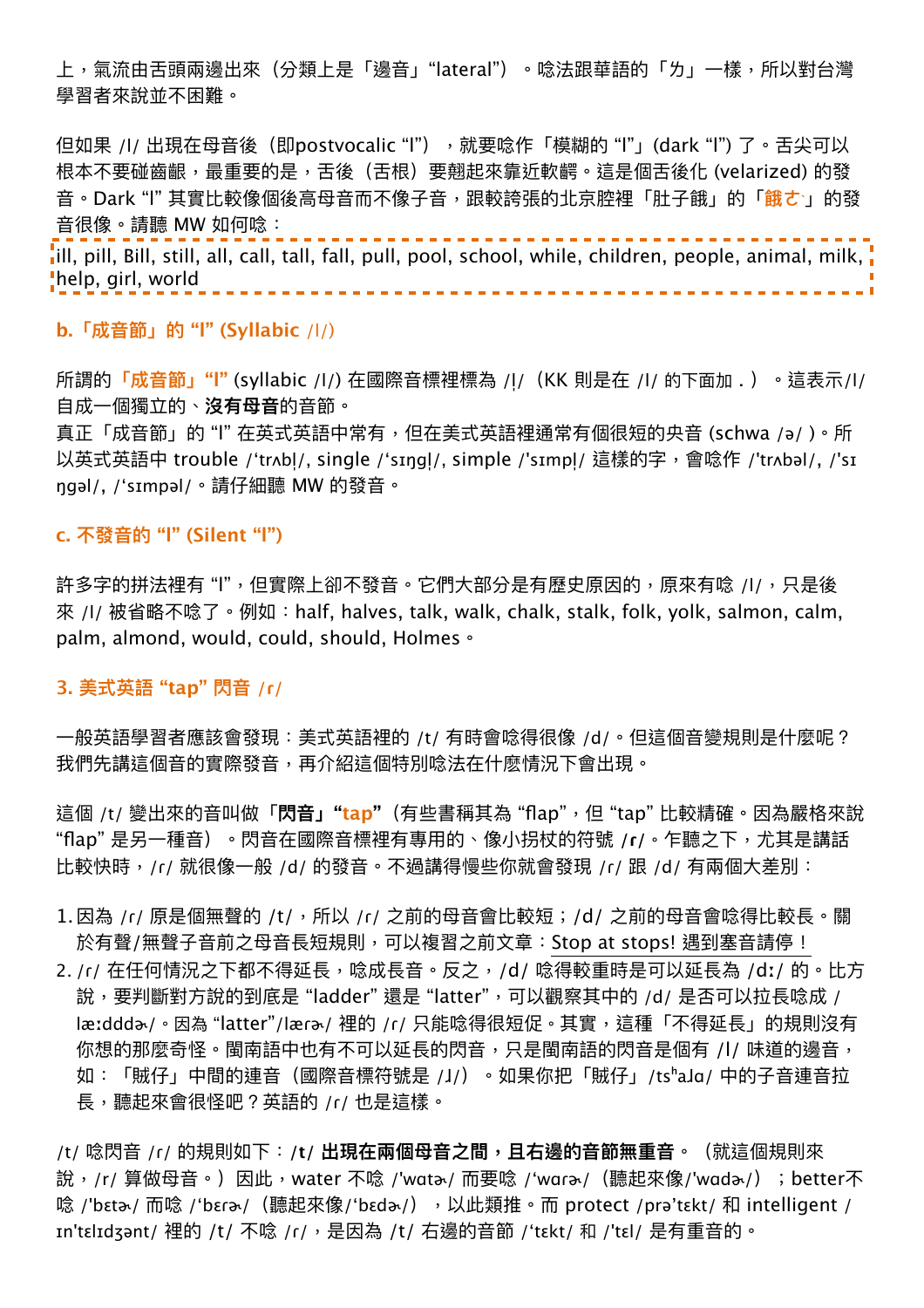另外請注意:/t/ 之後如果接的是所謂「成音節」的 "l",則在美式英語裡 /t/ 要唸做 /r/,因為 /l/ 前有央音 (schwa /ə/); 所以 little 要唸 /'lɪɾəl/(不要唸 /'lito/ !)、bottle 唸 /'bɑɾəl/。再次 請聽 MW 如何唸。/'lɪtl/, /'bɒtl/ 純無母音的「成音節 /l/」發音在英式英語裡較為普遍,可以查 Cambridge Learner's Dictionary 來做比較。 練習:

bitter, matter, kettle, butter, battle, bottom, chatter, clutter, committee, dirty, party, gutter, hotter, letter, platter, pattern, settle

### **4.** 「**耳朵**」**還是**「**年頭**」**?**「**東⽅**」**還是**「**酵⺟**」?

在英語裡, /i/ 與 /ji/ 的發音是不一樣的, 而且可以用來區別不同意思的字。雖然 /i/ 和 /ji/ 的「最 小對比字 (minimal pairs)」並不多,但都是極常用的字,如:ear /ɪr/ 和year /jɪr/。

注音符號將 /i/ 和 /ji/ 視為同樣的音,都寫成「ㄧ」。雖然華語裡也有 /i/ 和 /ji/ 兩種不同的發 音,但也只是不同鄉音的差別而已,並無用來區別意思不同的字。正因如此,很多台灣人不會分辨 英語的這兩個音。

那麼,ear /ɪr/ 和 year /jɪr/ 要如何區別呢?/j/ 這個音和 /w/ 一樣,是個「接近音」 (approximant),也叫「滑音」(glide)。舌頭會很靠近上齶,可是沒有靠近到會產生摩擦聲,產生 摩擦聲就成了擦音 (fricative) ,如:/s/ 和 / ʃ/。它很像華語「牙齒」的「牙」,去掉後面Y的 音; 也是"yes"/jεs/ 去掉/εs/ 後所留下來的音。/j/ 比母音 /i/ 還要緊繃。有的北方人, 在唸 「英文」的「英」字,就會發出像 /iin/ 的音,而不是普通台灣發音/in/,可以作為參考。

反覆仔細聽 MW "ear"和 "year"、"east"和 "yeast" 的發音並且去模仿。如果有母語人士可以帶你 練習會更好。根據以往的教學經驗,區別 /i/ 和 /ji/ 算是難度稍微比較高一點。但只要用心,每個 ⼈都學得會!請練習讀:

1."S", yes 2.ear, year 3. east, yeast (酵母)

- 4."E", ye(/古/你們)
- 5.eel (鰻魚), yield (讓)

**相關網頁:** Wiktionary: because https://en.wiktionary.org/wiki/because

We're Off to See the Wizard

https://www.youtube.com/watch?v=Mm3ypbAbLJ8 **Lyrics** https://genius.com/Harold-arlen-were-off-to-see-the-wizard-lyrics

Ask or ax? Feature on Garrard McClendon and African-American English https://www.youtube.com/watch?v=X\_KKLkmIrDk

English Sounds - L [l] Consonant - How to make the L [l] Consonant